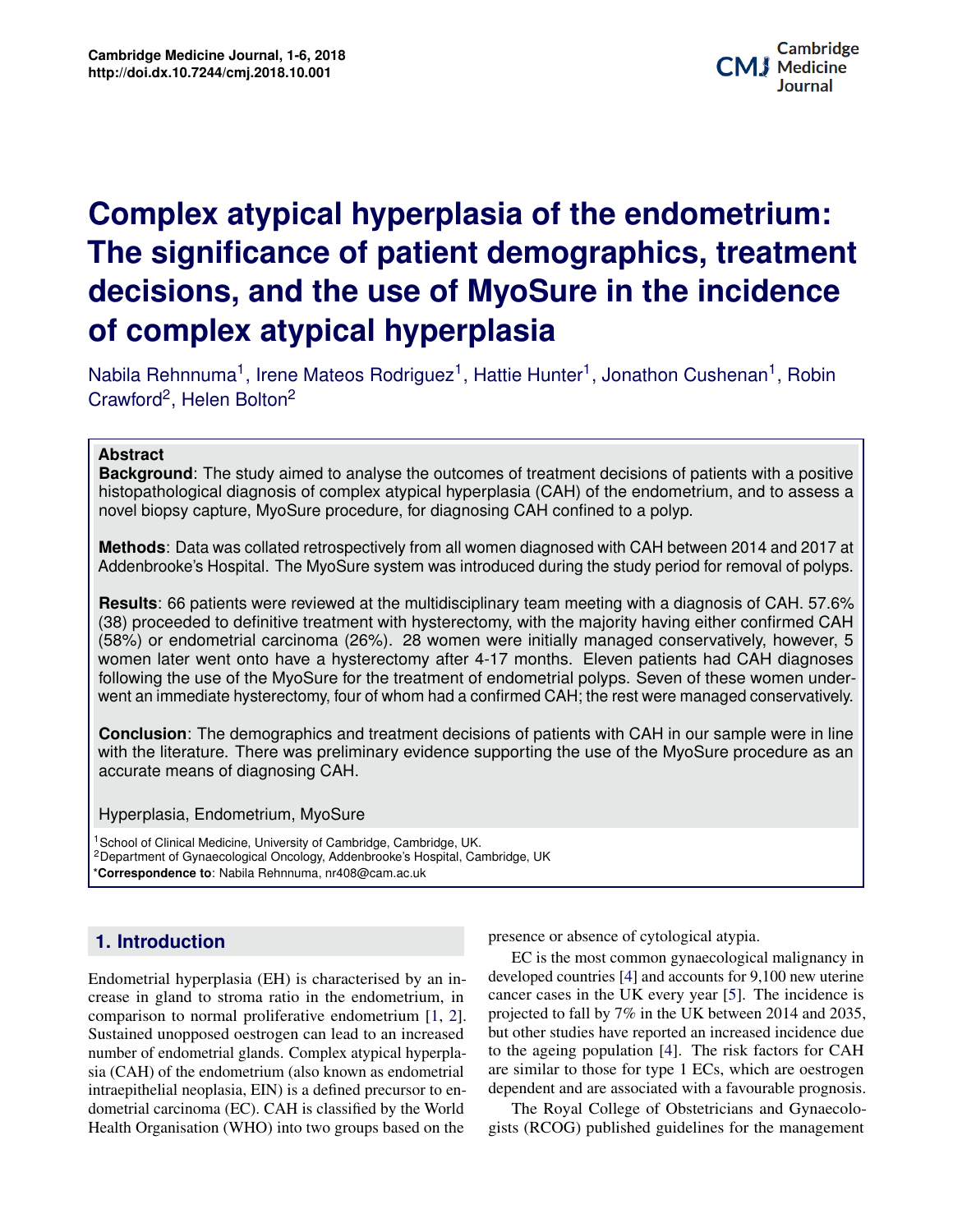of endometrial hyperplasia in 2016 [\[3\]](#page-5-5). EH is diagnosed by endometrial sampling by biopsy or curettage. This sample may also be taken from a polyp or other discrete lesions. However, this warrants further investigation via hysteroscopy for direct visualisation and biopsy of the uterine cavity.[\[1\]](#page-5-0) Moreover in a significant minority of cases, EC also co-exists with CAH on pathological evaluation of hysterectomy specimens undertaken for CAH. Addenbrooke's Hospital local guidelines advise direct visualization of the uterine cavity, via hysteroscopy, for all women being investigated for potential endometrial abnormalities.

The RCOG guidelines for treatment of CAH recommend total hysterectomy as the gold standard due to the risk of underlying malignancy or progression to cancer, with post-menopausal women offered concomitant bilateral salpingo-oophorectomy. However, this is not suitable for all patients due to comorbidities, fertility status and patient preference. For those opting for fertility-sparing treatment, pre-treatment investigations to rule out invasive EC or metastases should be carried out. Treatment decisions for those not undergoing hysterectomy should be discussed in a multidisciplinary team. Recommended first line treatment for CAH is insertion of a progestogen containing intrauterine system (Mirena IUS). If this is declined or not suitable then oral progestogens should be commenced.

The objectives of this descriptive study were to analyse the patient demographics and treatment decisions of patients with a positive histopathological diagnosis for CAH of the endometrium. Secondly, to determine whether there was an increase in the incidence of CAH due to the use of the MyoSure procedure, as it is potentially better at performing biopsies as it provides a morcellated specimen, meaning that the pathologist is able to examine more fragments. In this study, we compared women with CAH treated definitively with hysterectomy and those treated conservatively, and reported their follow-up outcomes.

## **2. Methods**

We retrospectively studied patients who had a confirmed diagnosis of CAH whose diagnosis and management had been discussed at the Addenbrooke's gynaecological oncology specialist multidisciplinary meeting. All patients who had been diagnosed with CAH between November 2014 and November 2017, and who were managed at Addenbrooke's Hospital, were identified using clinical coding details. Patients from regional referral hospitals were not included as we were unable to readily access follow-up data. Using electronic patient records, we collected data from each patient, including age at presentation, Body Mass Index (BMI) and presenting complaint. Clinical outcomes and histopathological characteristics were compared in patients treated with and without hysterectomy.

## **3. Results**

During the time period studied, there were a total of 66 patients with biopsy-proven complex atypical hyperplasia from endometrial sampling. A summary of the basic findings can be found in Table 1.

## **3.1 Patient Demographics**

#### **3.1.1 Age**

The average age of presentation was 58.64 (59 years old in actual numbers), range 28-90yrs.

## **3.1.2 BMI**

55 of the patients had their BMI recorded. The remaining 11 women did not have this information available in their records, and as this was a retrospective case review study, this information could not be obtained. Only 8 of these patients were within the healthy range (18.5-25), 8 were overweight (25-30), 24 were obese (30-40), and 15 were morbidly obese (40+). The average BMI was  $35.2 \text{ kg/m}^2$ .

## **3.1.3 Number**

There were 66 patients overall; 4 at the end of November 2014, 11 in 2015, 23 in 2016, and 28 in 2017 (excluding December). Statistical analysis was not performed on this set of data, as the study was limited by small numbers, meaning differences were unlikely to be identified, and the baseline referral rate was also unknown.

## **3.2 Diagnosis**

## **3.2.1 Presenting Complaint**

41(62%) of these patients presented with postmenopausal bleeding. Presenting complaints in premenopausal patients (15%) included menorrhagia (n=3), irregular menstrual bleeding  $(n=2)$ , and intermenstrual bleeding  $(n=5)$ . 5 of the patients were diagnosed following an incidental ultrasound finding of thickened endometrium.

The number of premenopausal patients which presented in this study was higher than usually quoted, some patients were therefore investigated for Lynch syndrome, by carrying out immunohistochemistry for mismatch repair proteins on the pathology sample. However, none of the premenopausal patients in the study had Lynch syndrome. Typically Lynch syndrome accounts for between 3-5% of endometrial cancers, however routine testing for mismatch repair proteins in women with endometrial cancers currently was not the standard of care. This may change in the NHS in the future [\[7\]](#page-5-6). In our centre, a case-by-case approach was adopted, and testing may be recommended for women with risk factors associated with Lynch syndrome, such as younger age, family or personal history of Lynch-associated tumours. As we do not currently offer testing for all women with EC or CAH, the frequency in our population is unknown.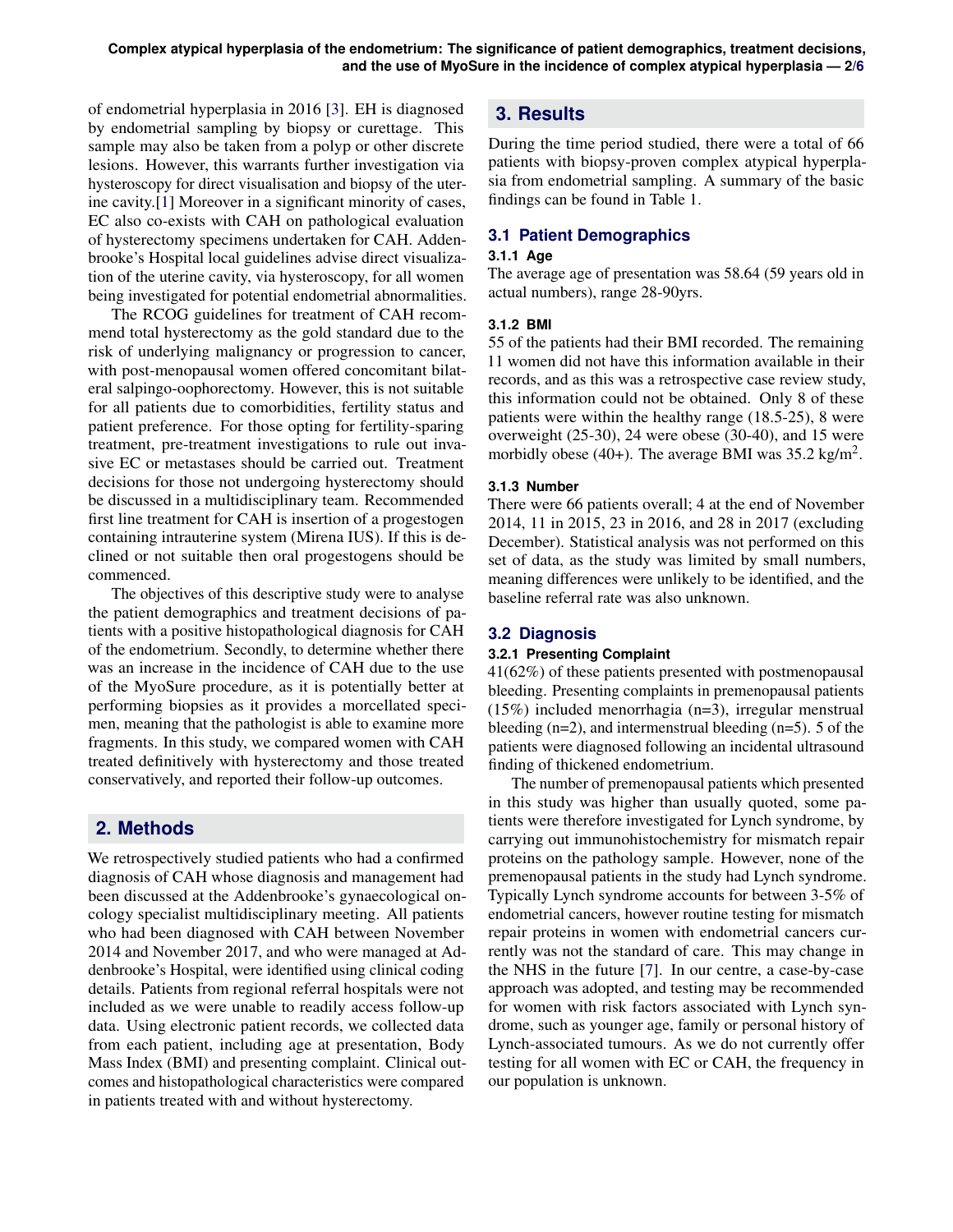**Complex atypical hyperplasia of the endometrium: The significance of patient demographics, treatment decisions, and the use of MyoSure in the incidence of complex atypical hyperplasia — 3[/6](#page-5-4)**

| Average age of presentation (in years, rounded) |                          |
|-------------------------------------------------|--------------------------|
| <b>Average BMI</b>                              | $35.2$ kg/m <sup>2</sup> |
| Number of patients with CAH in:                 |                          |
| 2014                                            |                          |
| 2015                                            |                          |
| 2016                                            | 23                       |
| 2017                                            |                          |
|                                                 |                          |

## Patient demographics

## **Diagnosis**

| <b>Presenting complaint:</b>                        |                |
|-----------------------------------------------------|----------------|
| Post-Menopausal Bleeding                            |                |
| Menorrhagia                                         |                |
| <b>Irregular Menstrual Bleeding</b>                 |                |
| <b>Intermenstrual Bleeding</b>                      |                |
| Average endometrial thickness on ultrasound         | 11.4m          |
| Range of endometrial thickness on ultrasound        | $1-27$ mm      |
| <b>Biopsy</b>                                       |                |
| Clear diagnosis of CAH                              | 44             |
| 'Suspicious of' CAH                                 | $\overline{c}$ |
| Unable to exclude additional endometrial malignancy |                |

#### Management

| Surgical                                |  |
|-----------------------------------------|--|
| Mirena IUS                              |  |
| Oral progestogens                       |  |
| Watch and wait                          |  |
| <b>Use of MyoSure</b>                   |  |
| $\sim$ $\sim$ $\sim$<br>$\sim$<br>_____ |  |

**Table 1.** Summary of findings.



**Figure 1.** Recorded BMI from 55 patients.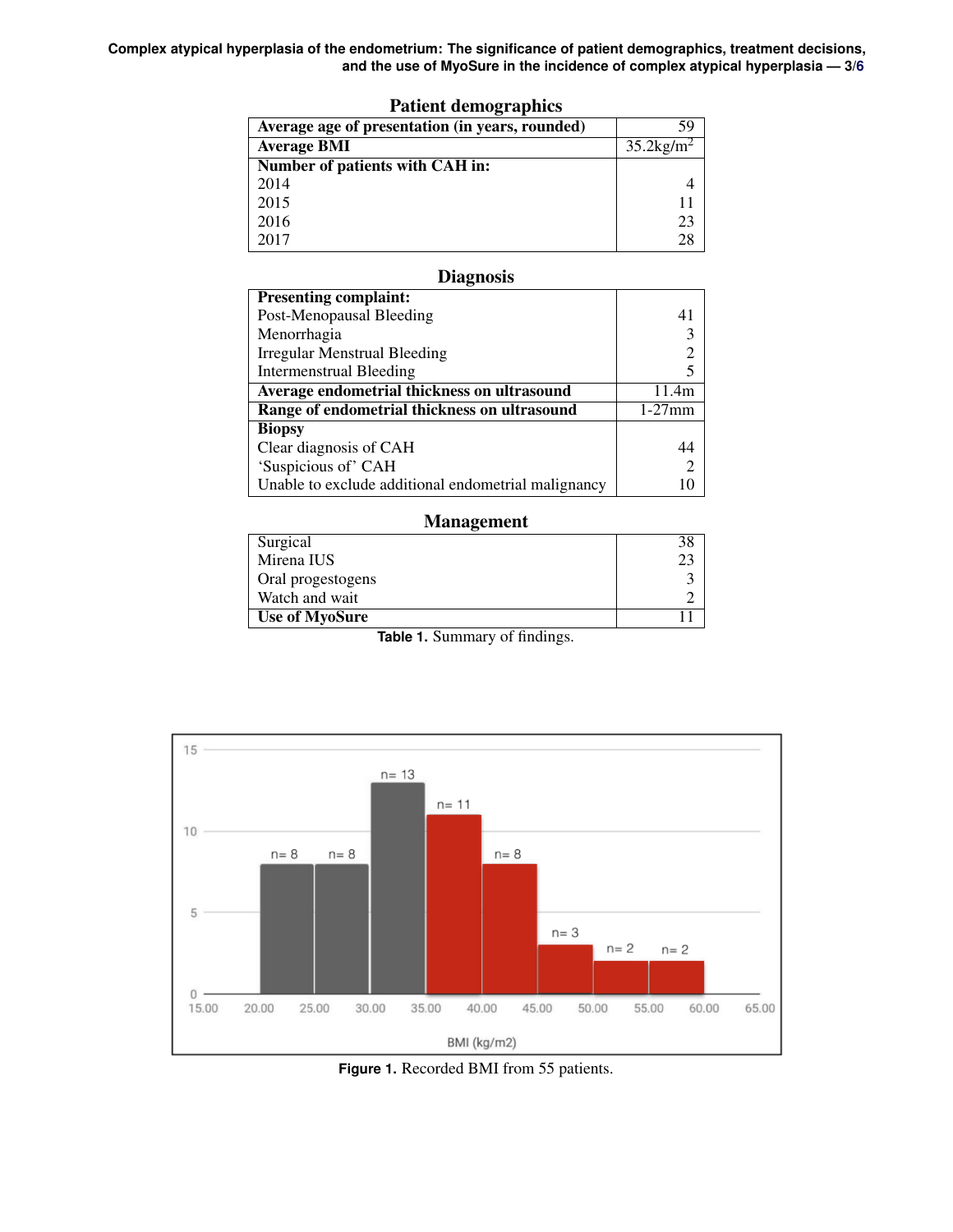## **3.2.2 Ultrasound Scan**

Patients in the postmenopausal bleeding clinic had their endometrial thickness measured using ultrasound. The average endometrial thickness of the patients on our list (and therefore a confirmed CAH) was 11.4mm, range 1-  $27$ mm [\[1\]](#page-5-0). The patients (n=7) who had an endometrial thickness of less than 4mm still had a hysteroscopy and biopsy, as there was suspicion that the endometrium was irregular on ultrasound, there was a previous history of CAH, or there was a structural abnormality such as polyp, which prompted further investigation.

## **3.2.3 Biopsy**

All patients were initially biopsied in the outpatient setting, although 6 had to be repeated under general anaesthetic and 11 patients underwent polypectomy using the MyoSure procedure.

9 endometrial biopsies (13.6%) were reported as 'insufficient for analysis', and a further 2 were described as 'scanty' on the first biopsy report, but upon removal of the polyps, they were found to show CAH.

Of the CAH biopsy reports, 44 reported a clear diagnosis of CAH, 2 were reported as 'suspicious of' CAH, and 10 reported that in the sample the pathologist was unable to exclude additional endometrial malignancy.

## **3.3 Management**

## **3.3.1 Surgical**

In this sample, 38 patients proceeded straight to hysterectomy, and 58% had a confirmed CAH, and 26% had EC, 8% were not yet known as the surgery were delayed due to clinical reasons (n=2) or the results were not on the system  $(n=1)$ . 12 of the patients proceeding straight to hysterectomy had CAH confined to a polyp. The final histological outcomes from all of these 12 patients was benign, showing no further dysplasia or evidence of malignancy.

## **3.3.2 Conservative**

The remaining 28 (42%) patients underwent conservative treatment, most commonly a Mirena IUS (n= 23). Other options included oral progestogens (n= 3) and watch and wait (n= 2). The documented reasoning behind a conservative treatment approach were mostly related to BMI and comorbidities that would hinder a surgical approach (n=11). Other reasoning included preserving fertility (n=4), patient preference (n=9) or the CAH being confined to a polyp (n=4). It was important to recognise that the decision to proceed with either a surgical or conservative approach was highly individualised, and therefore there are no absolute contraindications to surgery. Conditions such as morbid obesity, poorly controlled diabetes, poor performance status, high American Society of Anesthesiologists (ASA) grade would also be taken into consideration when formulating a treatment plan for each patient.

Disease progression was then monitored over time, with ongoing review and repeat biopsies. Of those with at least

6 months of conservative follow-up, 58.8% were found to regress to benign biopsies, and 23.5% continued to show CAH on biopsy. 2 patients had disease progression to endometrial cancer. A summary of the disease progression and outcomes of conservative treatment were provided in Table 2.

Of the patients lost to follow up, it was not clear whether no further follow up was arranged or the patients did not attend subsequent appointments, as there was no documentation in the medical records. Reasons for hysterectomy included the inability to tolerate oral progestogens, ongoing vaginal bleeding, and simply changing their mind in the face of persistent CAH biopsies.

Of the conservatively managed patients, 14 had CAH confined to a polyp. None of these progressed to malignancy, and 9 regressed to benign biopsies.

## **3.3.3 MyoSure specific**

11 patients had undergone the MyoSure procedure and their CAH was confined to a polyp. Of these 11, 8 underwent immediate hysterectomy. The final histology after hysterectomy confirmed CAH in 5 patients, endometrial carcinoma in 1 patient, and benign histology in 1 patient. The other 3 patients who had the MyoSure procedure were managed conservatively, 2 patients had persistent disease and 1 patient was discharged as they had a benign histology.

## **4. Discussion**

The findings of this study were in line with the current literature stating that postmenopausal women with higher BMIs were at a higher risk of developing CAH [\[4\]](#page-5-2), and that this often presented with postmenopausal bleeding. The diagnosis of CAH in patients in this study were mainly based on biopsies performed during outpatient hysteroscopies. Of these patients, just over half underwent a hysterectomy immediately after, as per the RCOG guidelines [\[3\]](#page-5-5), and the rest opted for a conservative management. This was chosen predominantly because of other medical comorbidities such as high BMI.

The extent of CAH varied from confinement to a polyp, to spread throughout the endometrium. Of the patients who were managed conservatively with CAH confined to a polyp, and had their polyp subsequently removed via MyoSure/polypectomy procedure displayed no evidence of disease at follow-up appointments. This finding may suggest that the MyoSure procedure could potentially be used as a possible treatment for patients with CAH confined to the polyp, and should be explored further as a possible management option for this patient subset. In those patients with spread endometrial CAH managed conservatively, most were being followed up, with less than a tenth being discharged, and just over a fifth going onto have a hysterectomy.

The third objective of this study was to assess whether more cases of CAH were being diagnosed since the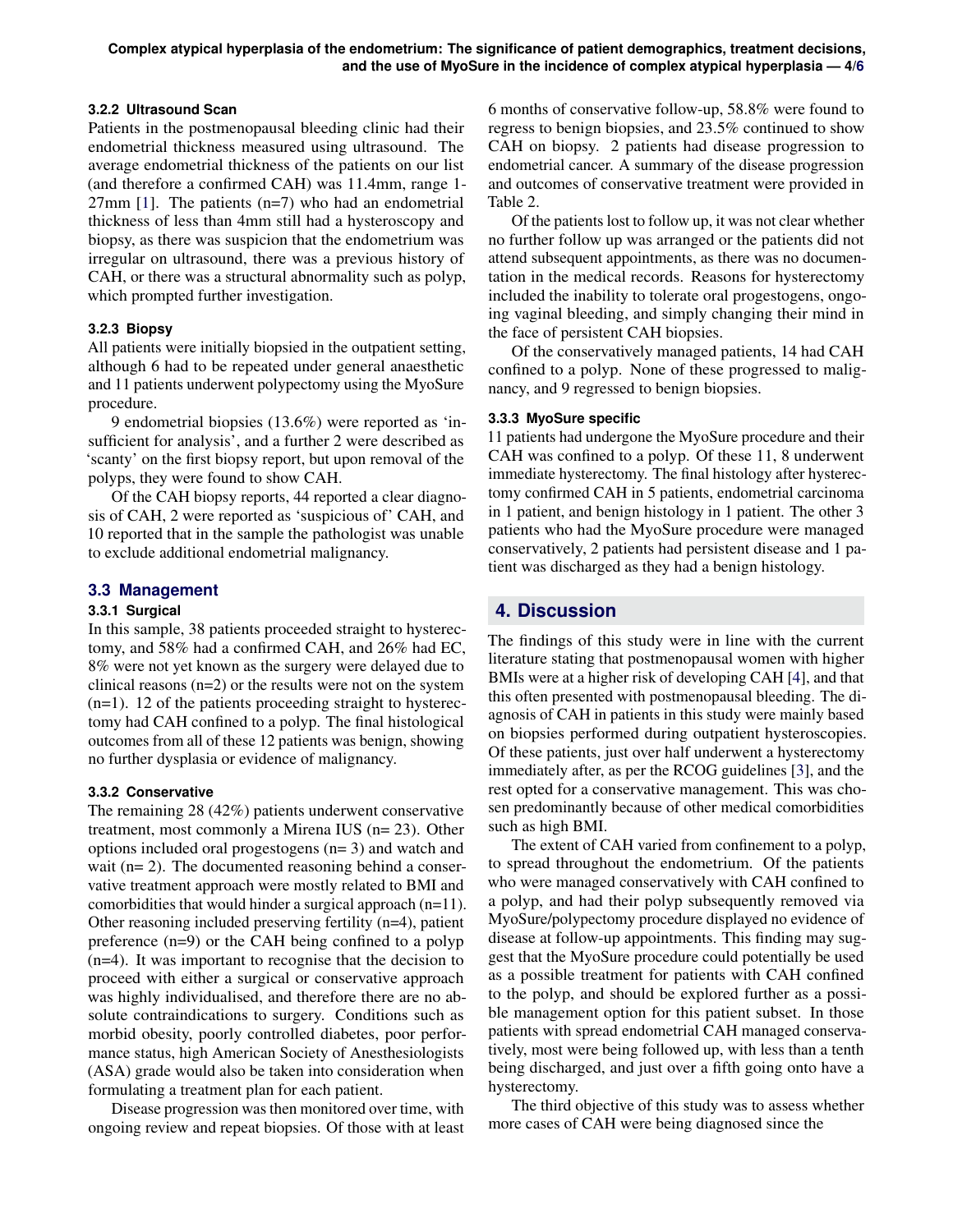**Complex atypical hyperplasia of the endometrium: The significance of patient demographics, treatment decisions, and the use of MyoSure in the incidence of complex atypical hyperplasia — 5[/6](#page-5-4)**



**Figure 2.** Final histology in patients proceeding straight to hysterectomy.

| Disease progression under conservative treatment | Percentage | <b>Number</b>         |
|--------------------------------------------------|------------|-----------------------|
| Progression                                      | 18.75%     |                       |
| Persistence                                      | 25.00%     |                       |
| Regression                                       | 56.25%     |                       |
| Final outcomes of conservative treatment         |            |                       |
| Moved away/lost to follow up                     | $10.34\%$  | $\mathbf{\mathbf{a}}$ |
| Discharged                                       | $6.90\%$   |                       |
| Hysterectomy                                     | 20.69%     |                       |
| Continued follow up                              | 62.07%     |                       |

**Table 2.** Summary of disease progression and outcomes of conservative treatment.